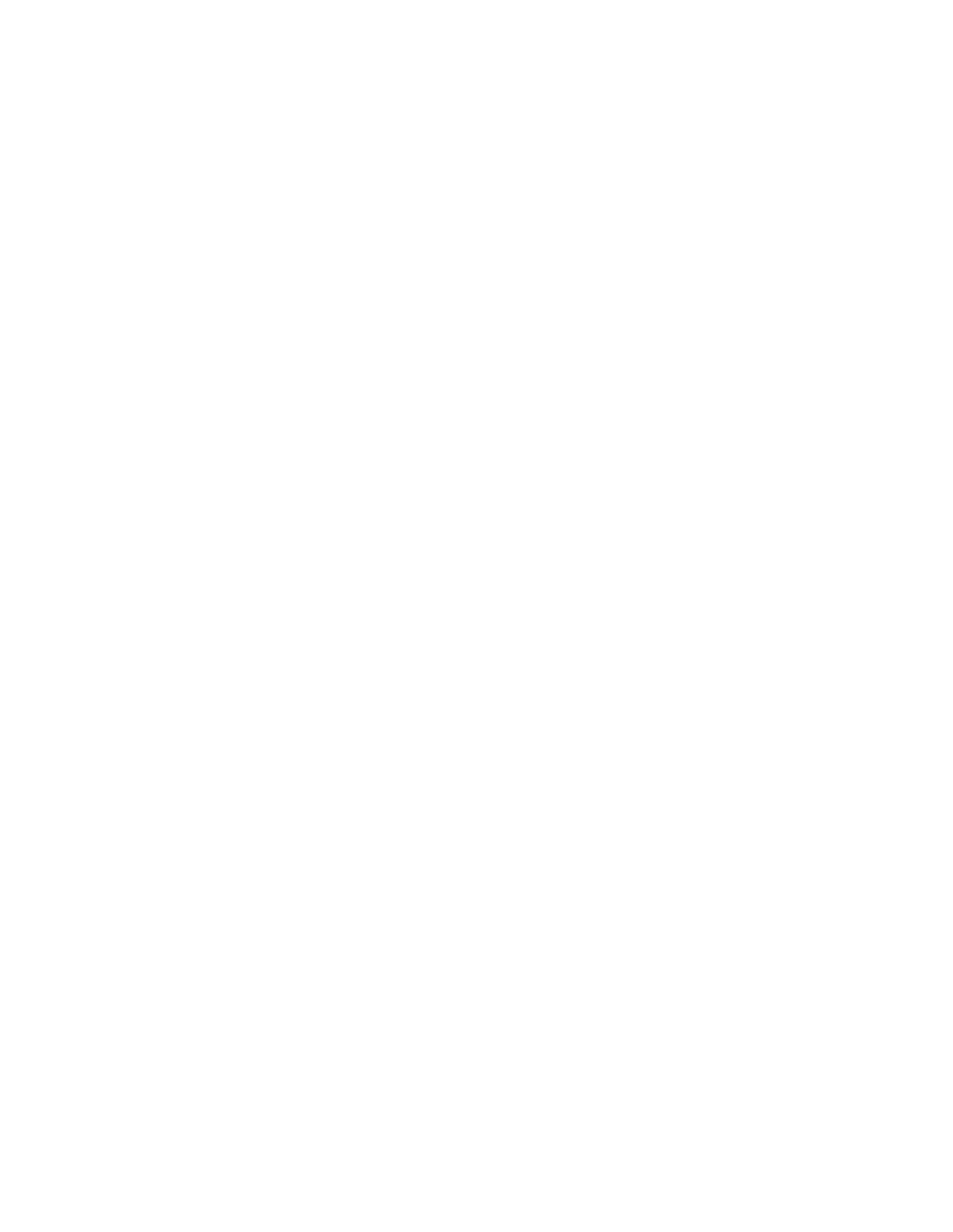## **INTERNATIONAL CERTIFICATE FOR OPERATORS OF PLEASURE CRAFT**

#### **Resolution No. 40**

(adopted by the Working Party on Inland Water Transport on 16 October 1998)

#### The Working Party on Inland Water Transport**,**

 Recalling the effectiveness of measures already taken by Governments and appointed bodies associated in international federations to regulate the issue of documents for operators of pleasure craft including bare boat charter vessels bound for the waters of foreign countries,

 Considering that there is a need to strengthen this action by the introduction of a European document;

 1. Recommends the issue, on request and if the requirements set forth in annex 1 are satisfied, of an international certificate concerning the competence of operators of pleasure craft ("international certificate") issued to its nationals or residents who are operators of pleasure craft bound for the waters of foreign countries by the competent authority or by bodies approved by Governments.

 The international certificate should conform to the models in Annexes 2 or 3 to this resolution and should be made out in the official national language or languages, the title of the document being given, if possible, in two of the three languages English, French and Russian.

 2. Requests Governments to inform the Executive Secretary of the Economic Commission for Europe whether they accept this resolution and its annexes and, if so:

- (a) within their national shipping police regulations to recognize in their territory the documents issued by the competent authorities or by bodies approved by Governments of other countries,
- (b) to communicate to the secretariat:
	- the names of the competent authorities and/or the approved bodies;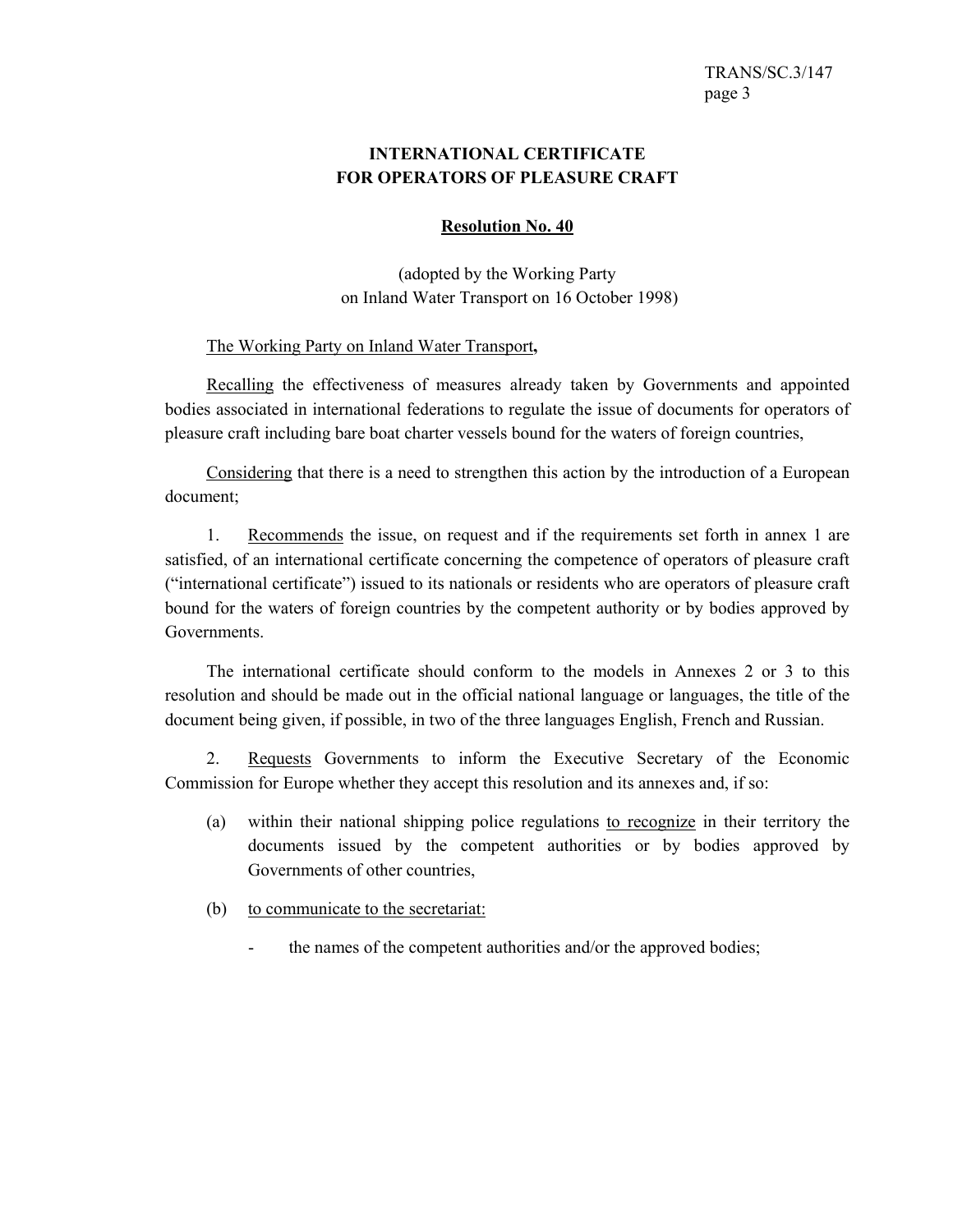- the chosen format (Annex 2 or 3) of the international certificate;
- that the documents are only issued if the applicant has proved that the requirements of Annex 1 are satisfied;
- the procedure for the issue of the international certificate;
- the outline police regulations applying to visiting operators of pleasure craft, in particular the limits of recognition of the international certificate.

 3. Decides that this resolution replaces resolution No. 14, revised, as reproduced in documents TRANS/SC.3/96 and TRANS/SC.3/131.

 4. Requests the Executive Secretary of the Economic Commission for Europe to place the application of this resolution on the agenda of the Working Party on Inland Water Transport every year, to keep the list of the countries applying this resolution up-to-date for the Working Party=s sessions and to supplement or amend the annexes thereto, as necessary.

\* \* \*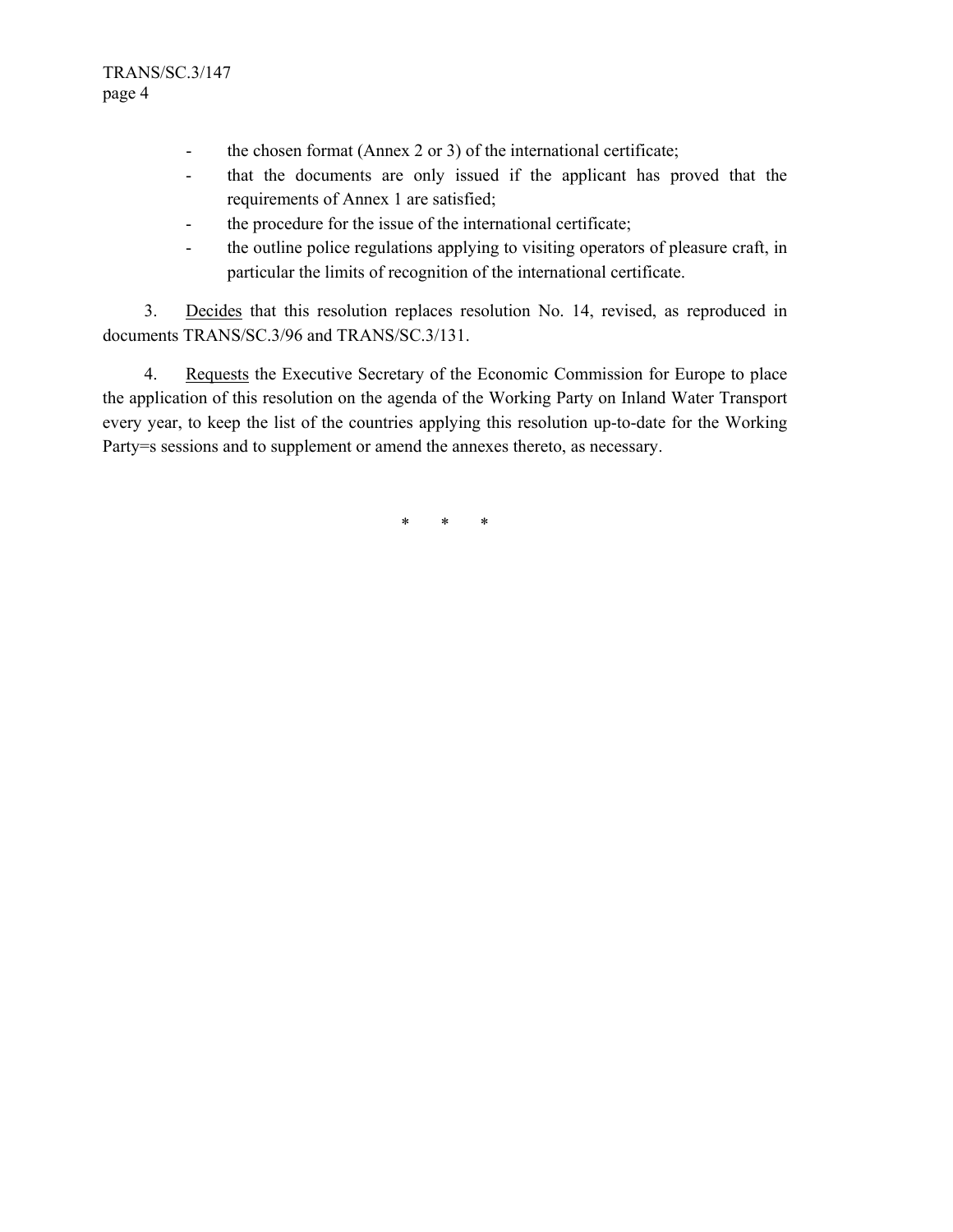#### Annex 1

## **Requirements for the issue of an international certificate for operators of pleasure craft**

### **I. Issue of an international certificate conforming to Annex 2 or 3**

1. Upon presentation of an official national certificate of competence its holder can, on request, obtain an international certificate of the country that has issued the national certificate without having to pass another examination, if the requirements of part II of this annex are satisfied.

2. In cases other than those referred to in paragraph 1 an international certificate can be issued to the applicant in accordance with the requirements of part II of this annex only after he/she has successfully passed an examination.

#### **II. Requirements**

- 1. For the issue of an international certificate the applicant must
	- (a) have reached the age of 16,
	- (b) be physically and mentally fit to operate a pleasure craft, and in particular, must have sufficient powers of vision and hearing,
	- (c) have successfully passed an examination to prove the necessary competence for pleasure craft operation.
- 2. The applicant has to prove in an examination
	- (a) sufficient knowledge of the regulations concerning pleasure craft operation and nautical and technical knowledge required for safe navigation on inland waters and/or coastal waters and
	- (b) the ability to apply this knowledge in practice.

3. This examination shall be held with regard to the zones of navigation (i.e. inland waters and/or coastal waters) and must include at least the following specific subjects:

3.1 Sufficient knowledge of the relevant regulations and nautical publications: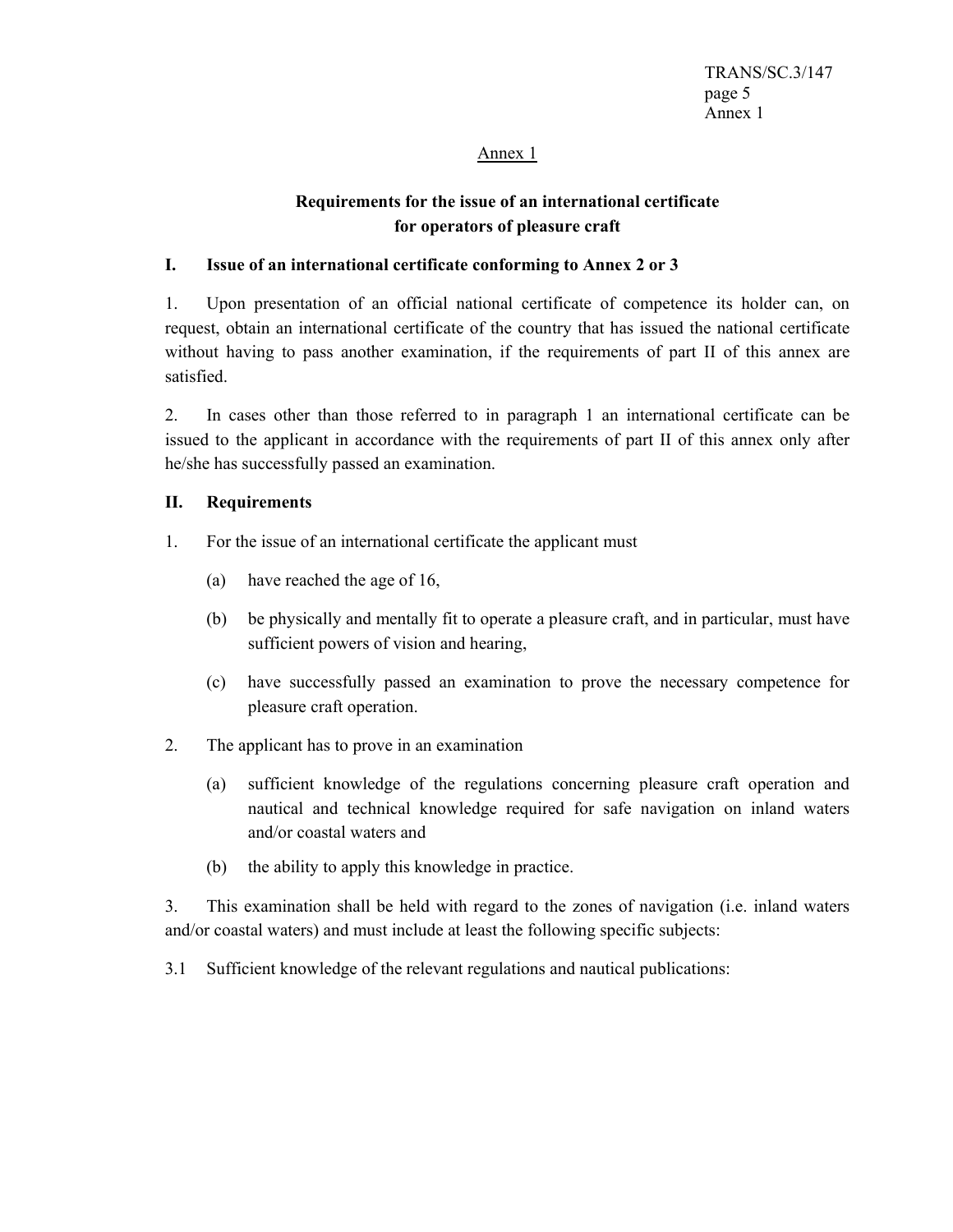TRANS/SC.3/147 page 6 Annex 1

Traffic regulations applicable on inland waters, in particular CEVNI (European Code for Inland Waterways), and/or in coastal waters, in particular the Regulations for Preventing Collisions at Sea, including aids to navigation (marking and buoyage of waterways),

- 3.2 Ability to apply the nautical and technical knowledge in practice:
	- (a) General knowledge of craft, use and carriage of safety equipment and serviceability of the engine/sails,
	- (b) Operating the craft and understanding the influence of wind, current, interaction and limited keel clearance,
	- (c) Conduct during meeting and overtaking other vessels,
	- (d) Anchoring and mooring under all conditions,
	- (e) Manoeuvring in locks and ports,
	- (f) General knowledge of weather conditions,
	- (g) General knowledge of navigation, in particular establishing a position and deciding a safe course.
- 3.3 Conduct under special circumstances:
	- (a) Principles of accident prevention (e.g. man over board manoeuvre),
	- (b) Action in case of collisions, engine failure and running aground, including the sealing of a leak, assistance in cases of emergency,
	- (c) Use of lifesaving devices and equipment,
	- (d) Fire prevention and fire fighting,
	- (e) Avoiding water pollution.

\* \* \*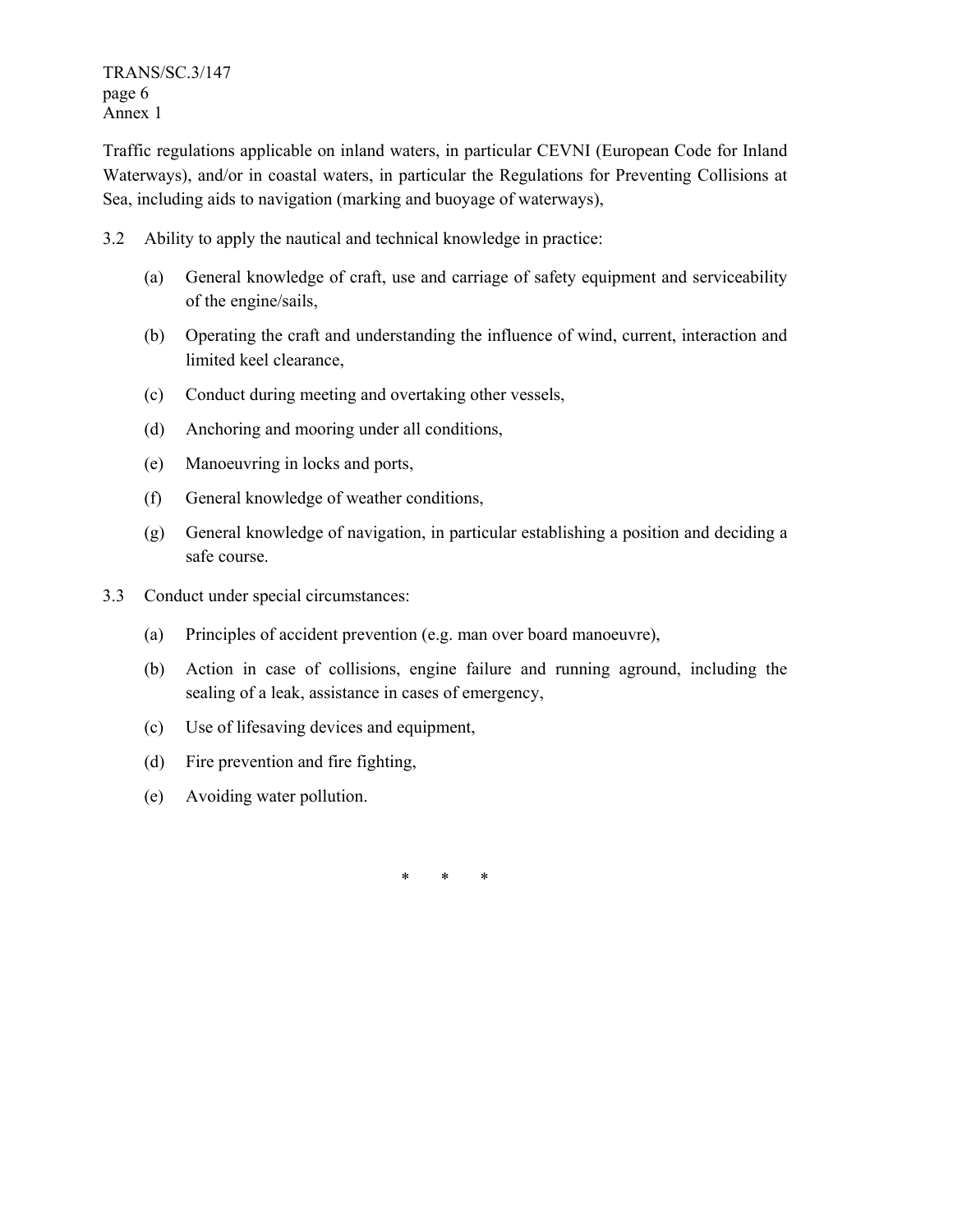TRANS/SC.3/147 page 7 Annex 2

Annex 2

| Conditions:                             | <b>COUNTRY</b>                                                                                                                                                                                                                                 |                                                                                                                                         |
|-----------------------------------------|------------------------------------------------------------------------------------------------------------------------------------------------------------------------------------------------------------------------------------------------|-----------------------------------------------------------------------------------------------------------------------------------------|
|                                         | <b>COAT</b>                                                                                                                                                                                                                                    |                                                                                                                                         |
|                                         |                                                                                                                                                                                                                                                | OF ARMS                                                                                                                                 |
|                                         |                                                                                                                                                                                                                                                | <b>INTERNATIONAL CERTIFICATE</b><br><b>FOR OPERATORS</b><br>OF PLEASURE CRAFT                                                           |
|                                         |                                                                                                                                                                                                                                                | In conformity with resolution No. 40 of the Working<br>Party on Inland Water Transport<br>United Nations Economic Commission for Europe |
|                                         | <b>CERTIFICAT INTERNATIONAL</b><br><b>DE CONDUCTEUR</b><br>DE BATEAUX DE PLAISANCE<br>Conformement à la résolution No 40 du Groupe<br>de travail des transports par voie navigable<br>Commission Economique des Nations Unies<br>pour l'Europe |                                                                                                                                         |
|                                         |                                                                                                                                                                                                                                                |                                                                                                                                         |
|                                         |                                                                                                                                                                                                                                                |                                                                                                                                         |
|                                         | Certificate No.<br>Valid for                                                                                                                                                                                                                   |                                                                                                                                         |
|                                         |                                                                                                                                                                                                                                                |                                                                                                                                         |
|                                         | Inland Waters*                                                                                                                                                                                                                                 | Coastal Waters*                                                                                                                         |
|                                         | motorized/sailing* pleasure craft not exceeding                                                                                                                                                                                                |                                                                                                                                         |
|                                         |                                                                                                                                                                                                                                                |                                                                                                                                         |
| (Not valid unless signed by the holder) | length, deadweight, power                                                                                                                                                                                                                      | length, deadweight, power                                                                                                               |
|                                         |                                                                                                                                                                                                                                                |                                                                                                                                         |
| Country and Date of Birth:              |                                                                                                                                                                                                                                                |                                                                                                                                         |
|                                         |                                                                                                                                                                                                                                                |                                                                                                                                         |
|                                         |                                                                                                                                                                                                                                                |                                                                                                                                         |